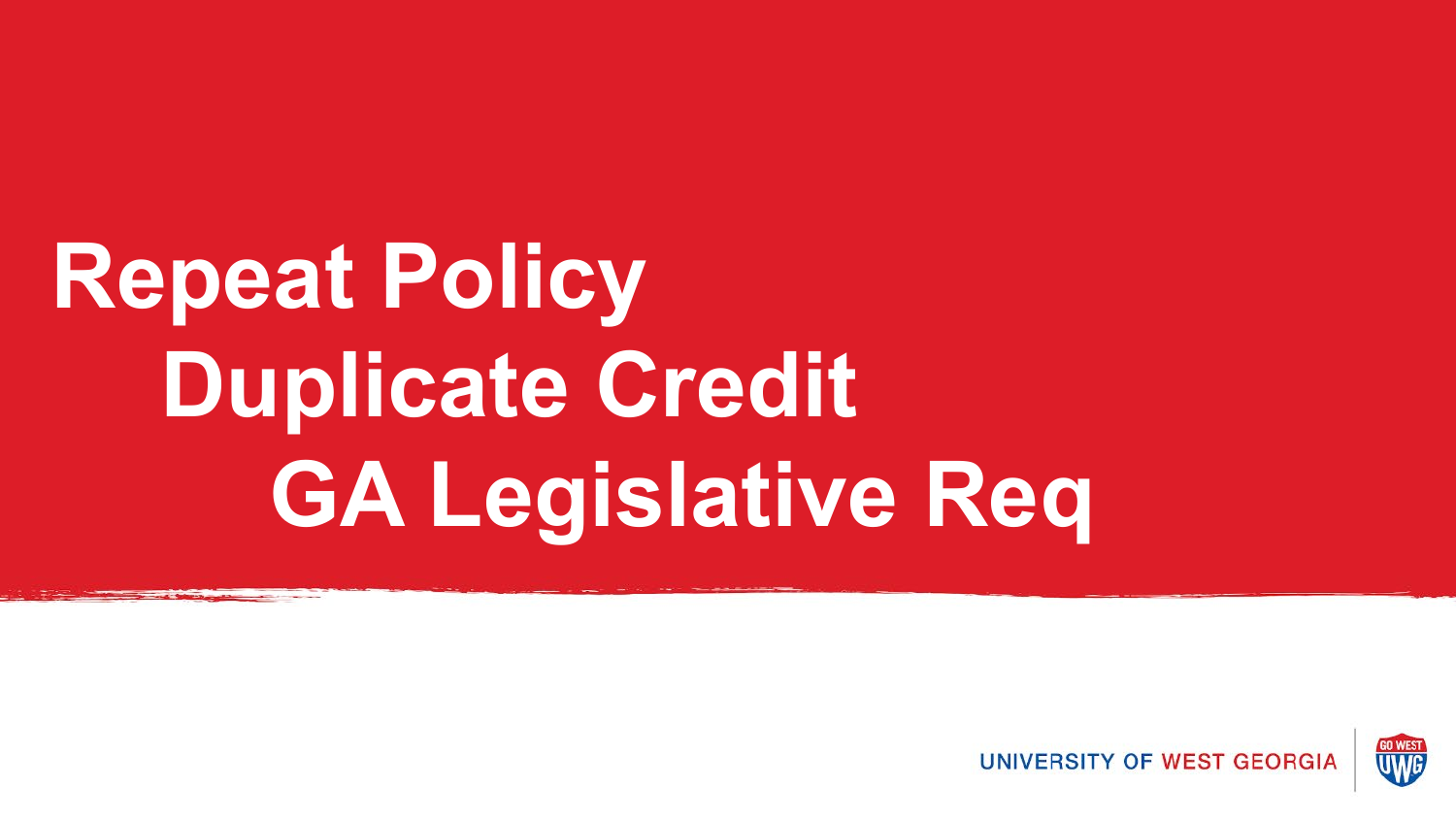## **Repeat Policy**

**By: Blake Payton**

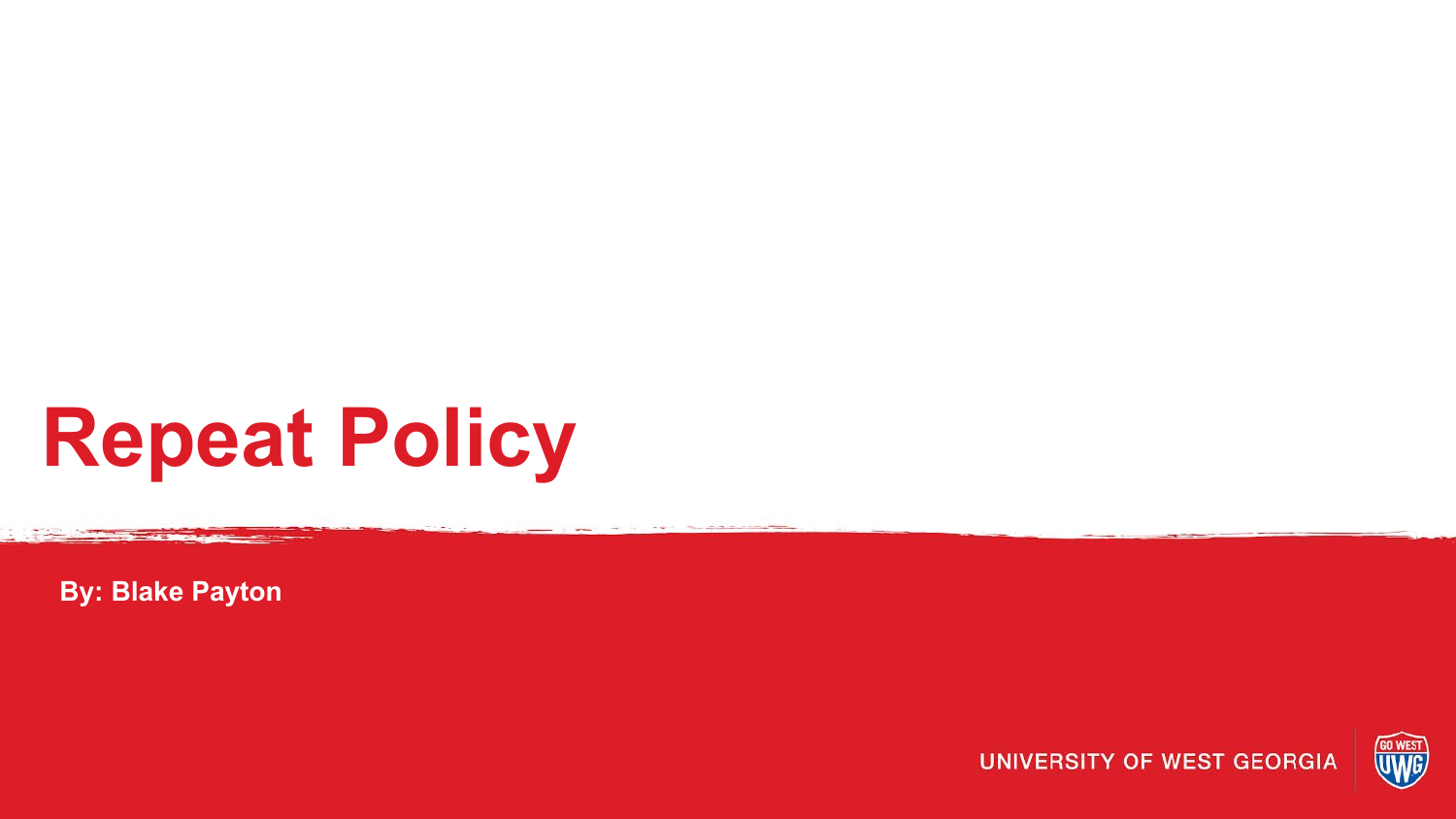### **Repeat Policy**

• Official UWG Transfer policy concerning repeats:

"*For Transfer and Readmitted students admitted Fall 2020 or later who have repeated a transferable course at a previous post-secondary institution(s), only the highest grade will be transferred and calculated into the Transfer GPA. For transfer courses that are repeated at UWG, and a higher grade is achieved, the repeated transfer course will be excluded from the Transfer GPA*."

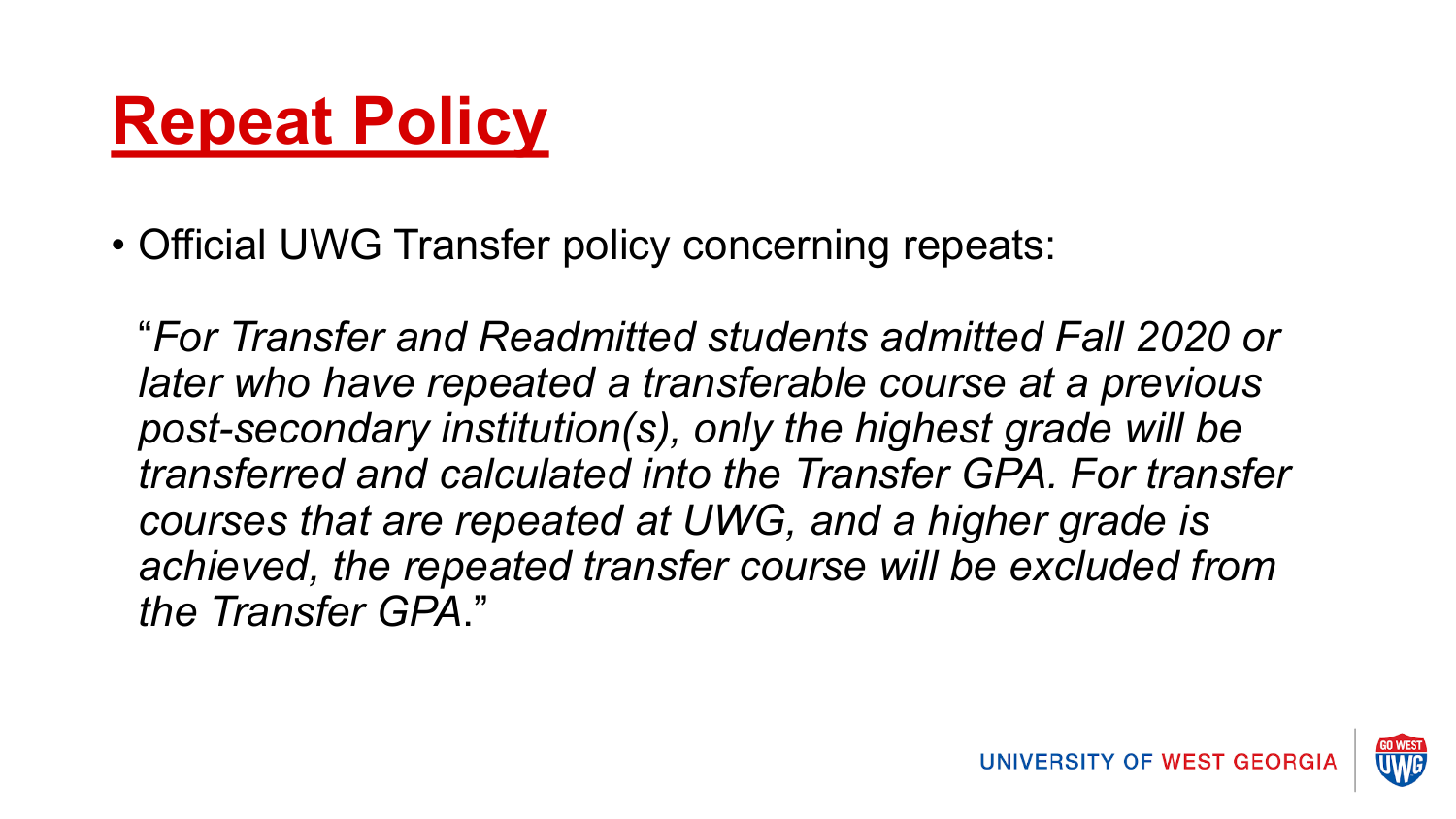### **What does this mean?**

- Any repeated transfer coursework will have the highest grade of all attempts applied to the student's record
- All other attempts will be excluded, removing them from the student's GPA
	- **Example: MATH 1111 – grade of D, taken in 1st term MATH 1111 – grade of C, taken in 2nd term MATH 1111 – grade of F, taken in 3rd term**
- Attempts 1 and 3 will be bracketed and excluded, removing them from the student's GPA, leaving the  $2^{nd}$  attempt of C to transfer

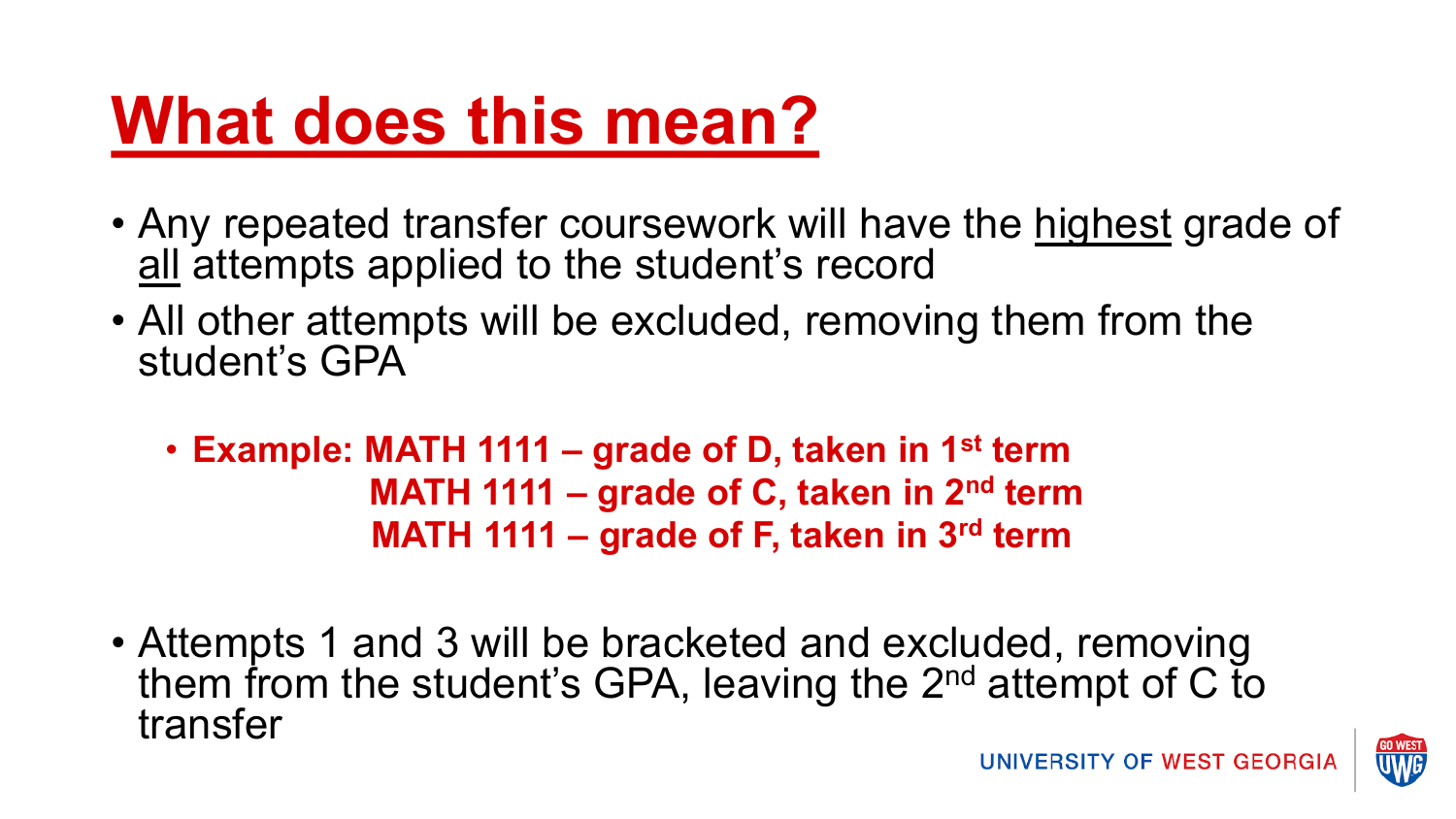### **What does this mean?**

- **Example: MATH 1111 – grade of D, taken in 1st term MATH 1111 – grade of C, taken in 2nd term MATH 1111 – grade of F, taken in 3rd term**
- Attempts 1 and 3 will be bracketed and excluded, removing them from the student's GPA, leaving the  $2^{nd}$  attempt of C to transfer:
	- **Example: MATH 1111 – [D] – (exclude from GPA) MATH 1111 – C – counts in GPA MATH 1111 – [F] – (exclude from GPA)**
- This is part of the revised transfer policy in order to help benefit the student so that attempts made elsewhere do not negatively impact their record and progress at UWG

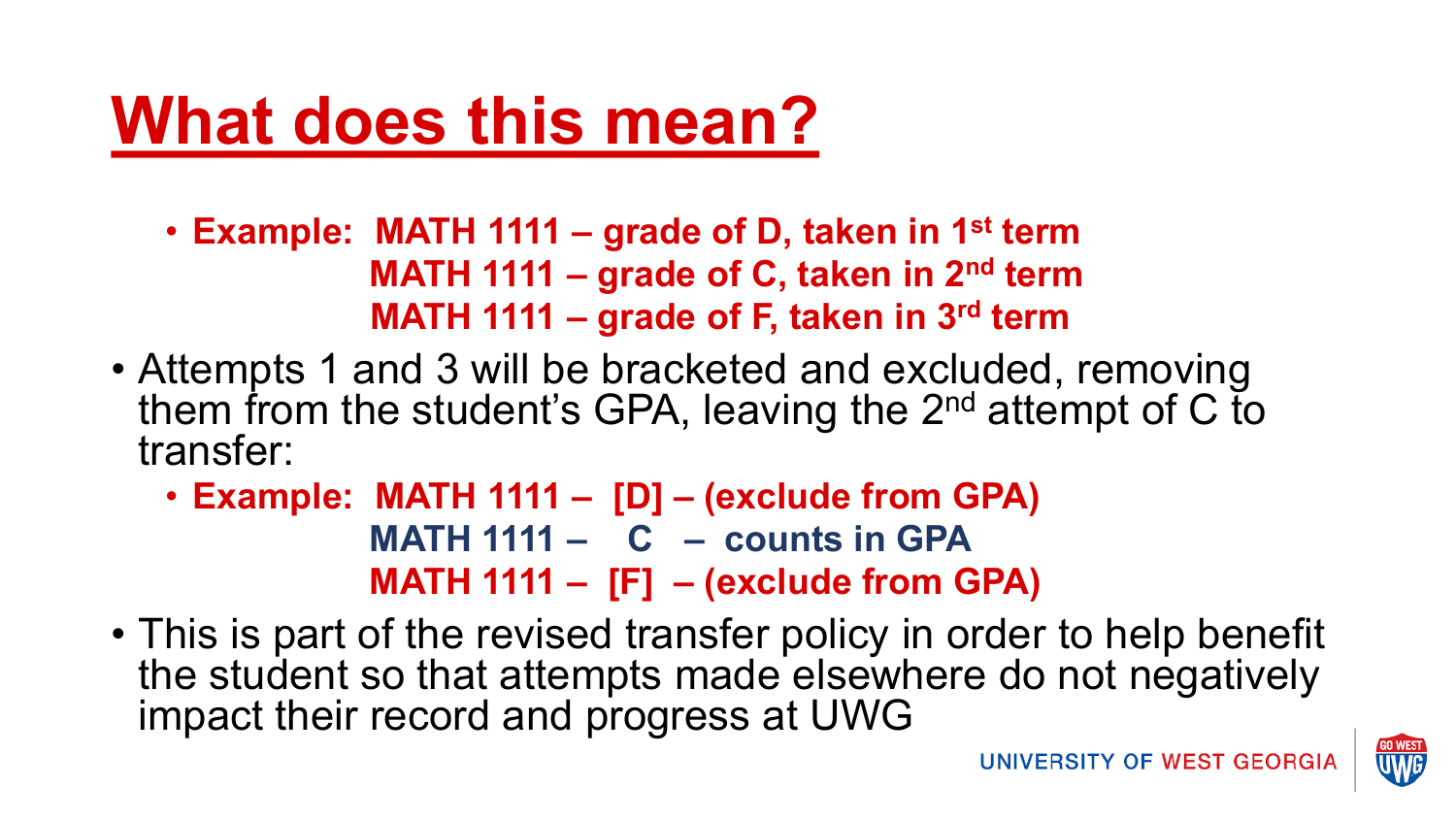### **What about Readmits?**

• Again, repeated transfer coursework will have the highest grade of all attempts applied to the student's record, Readmits included

• **Example: MATH 1111 – grade of B, taken at UWG -Student transfers to WGTC-MATH 1111 – grade of A, taken at WGTC -Student is then readmitted to UWG-**

- Previously, any grade of C or better taken at UWG would override any transfér gŕade repeated at another institution for readmits
- Now, under the revised policy, the highest grade is applied regardless of where it was taken
- Using the above example, the student's transfer grade of A taken at WGTC would count in place of the UWG grade of B

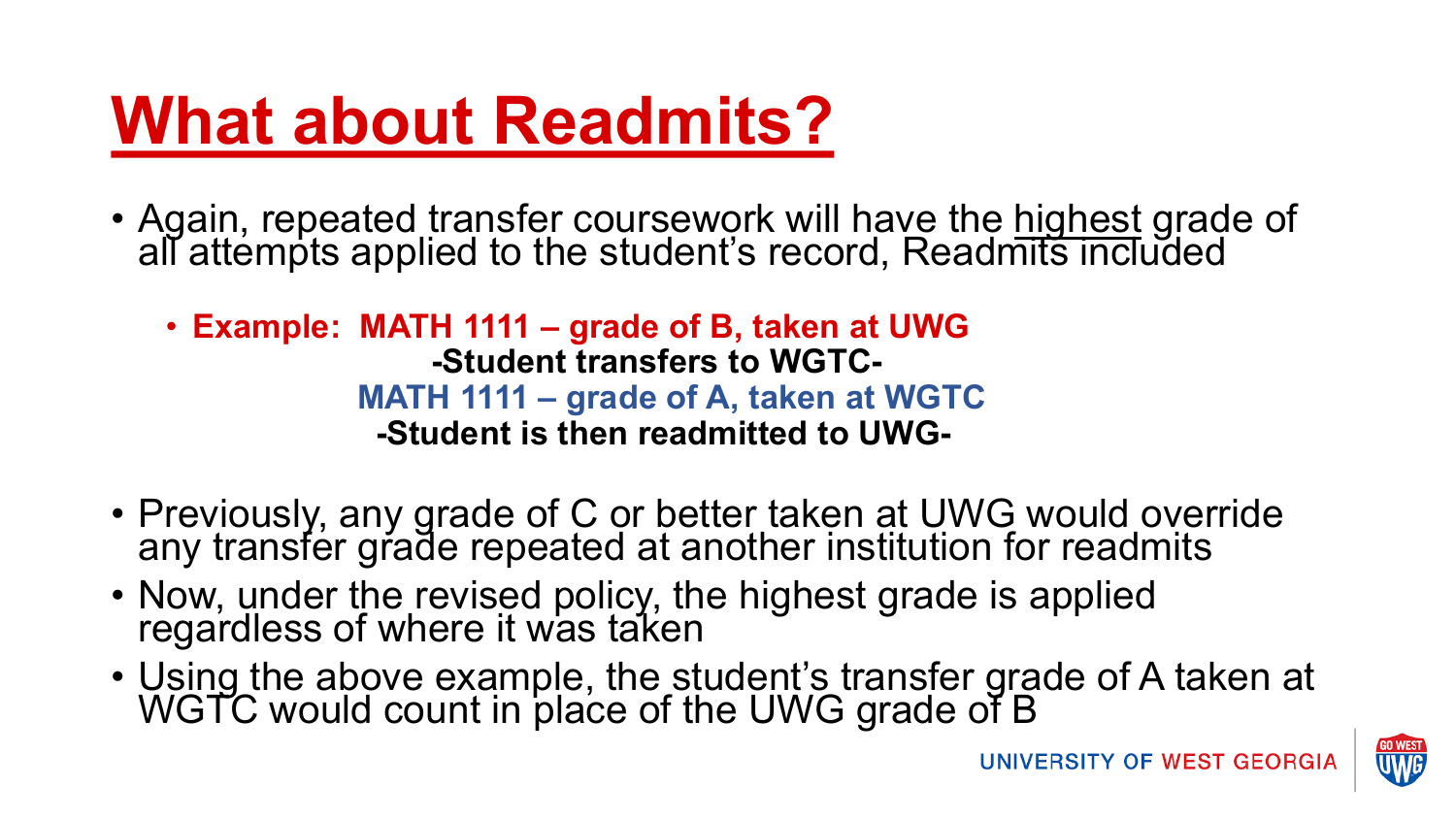## **Duplicate Credit**

**By: Julie Brooker**

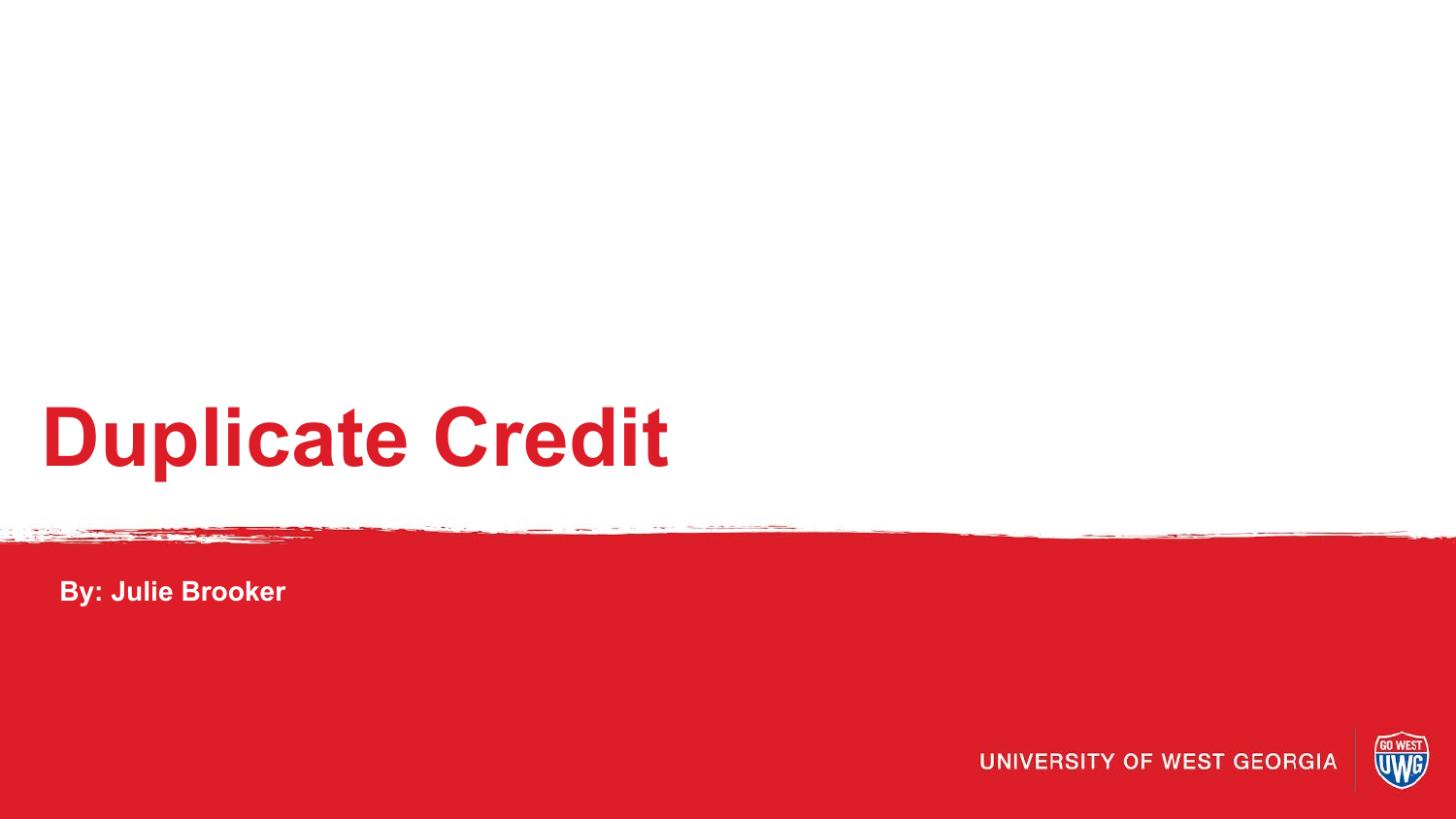### **What is Duplicate Credit?**

- Transfer Credit previously awarded for a course that is **NOT** repeatable.
	- **Example: MATH 1111 with previous grade of D**
		- Student is e-mailed when enrolled in a course for which they have previously received Transfer credit.
		- Recommend student contact Advisor
		- Student may drop course or continue in course

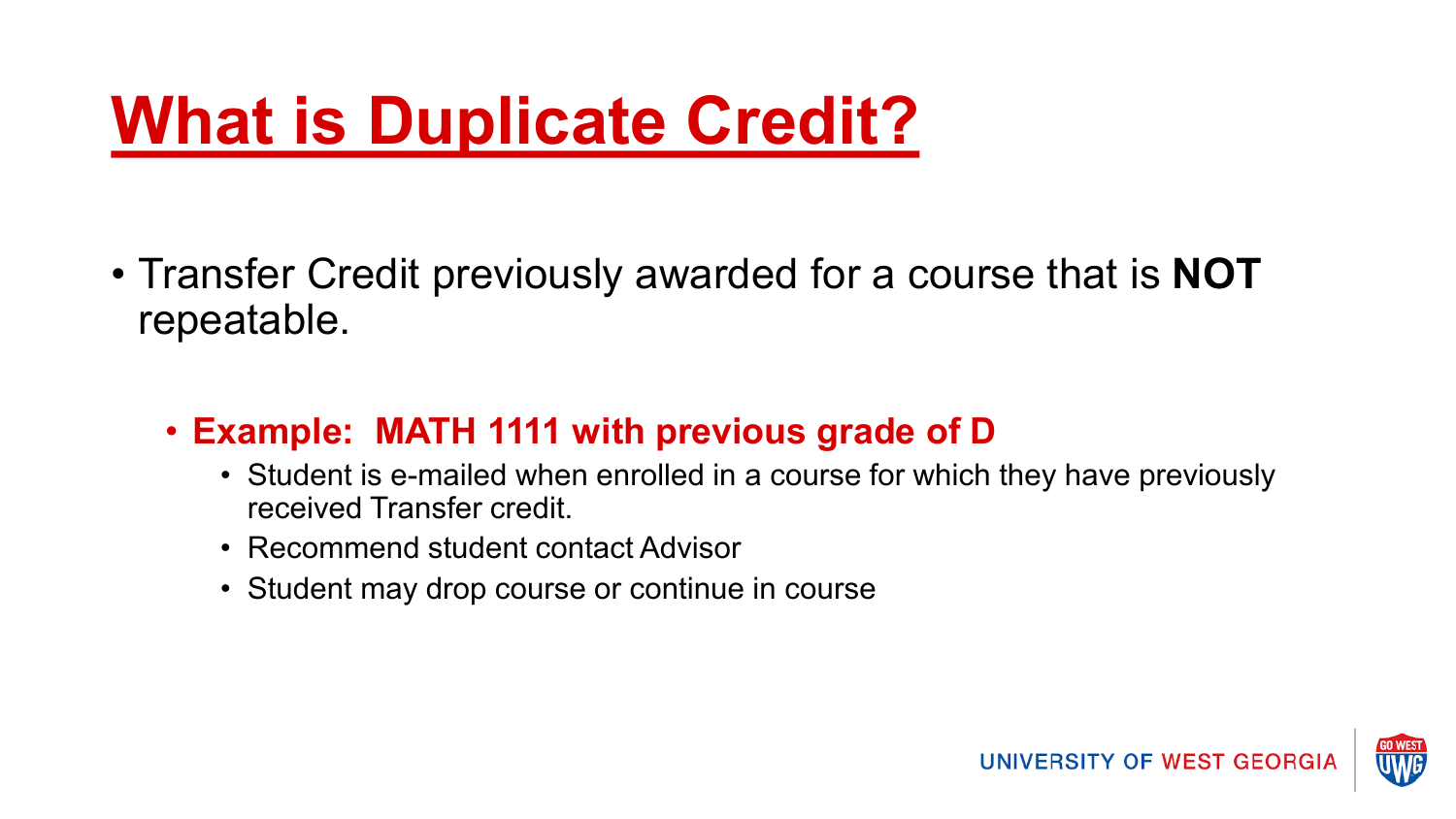### **When are students & advisors emailed?**

Duplicate Credit reports are run and emails sent each Thursday until the end of the add/drop period and Withdrawal deadline for each session/parts of terms.

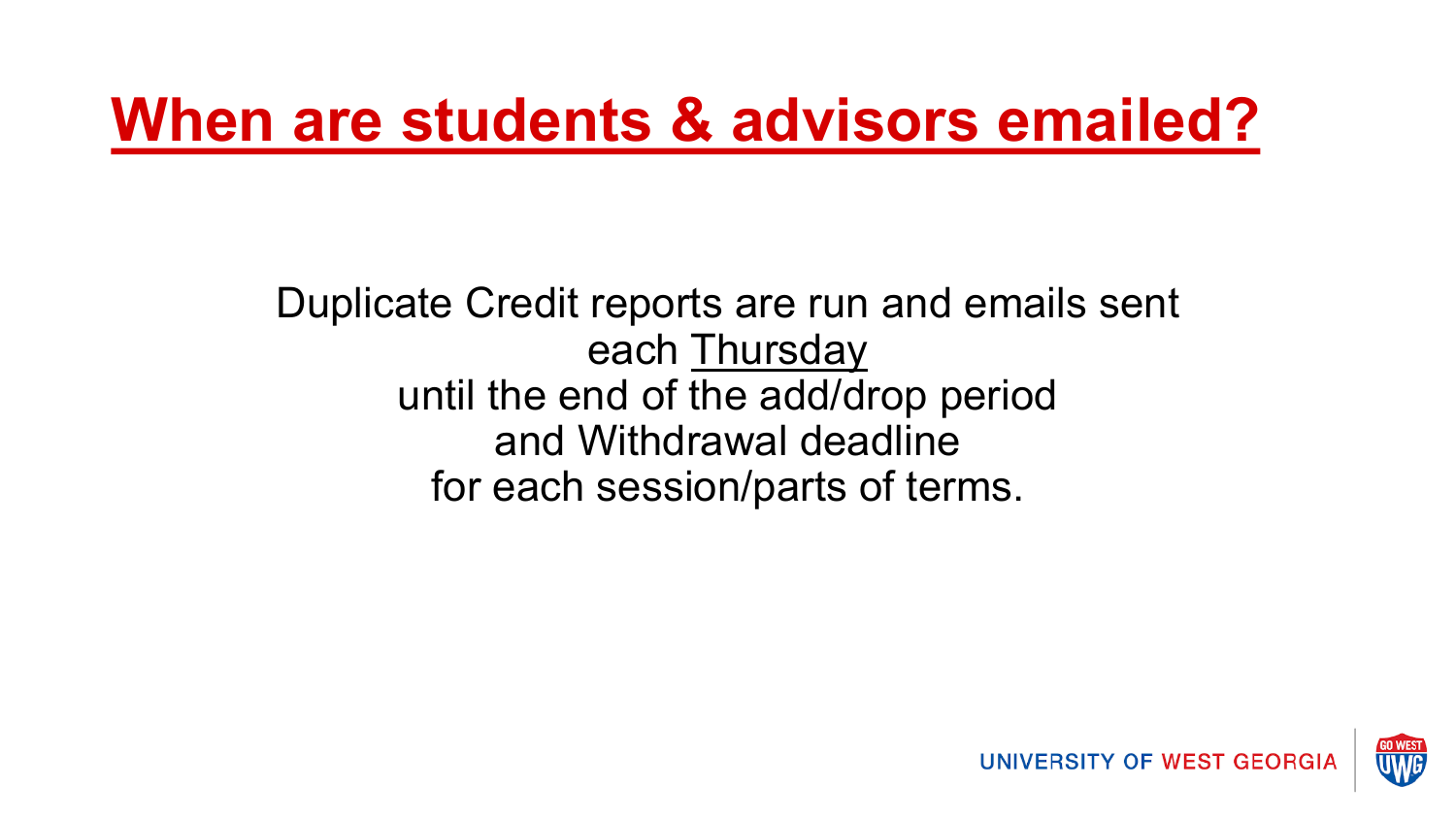### **Example of Advisor E-mail**

### **Immediate Action is Required!**

This email is being sent as an alert that you are currently registered for Fall 2020 in the following course(s) for which you have been awarded transfer credit.

### POLS 1101 American Government

If you have registered for the course intentionally to satisfy GA History or Constitution legislative requirements, to meet pre-requisites for another course, or any other reason, please contact us at transfer@westga.edu.

If you have registered for a duplicate course in error, the following options are available:

- 1. You may stay in the course in which you are currently registered and your transfer credit for the course will be forfeited.
- 2. You may drop/withdraw from the course according to the registration dates listed on The Scoop. Please pay close attention to the dates for each UWG Session or eCore/eMajor Sessions.

Please contact your advisor to determine the best course of action. If you then choose to drop or withdraw from a course, please contact the Enrollment Services Center by visiting the 1st floor of Parker Hall or by calling 678-839-6421 to determine how a drop or withdrawal may affect your financial aid, prior to dropping or withdrawing in BanWeb.

### **Additionally:**

- Beginning Fall 2013 UWG implemented a Limited Course Withdrawal Policy. Undergraduate students may withdraw from courses with a grade of "W" (Withdraw Passing) a maximum of six times during their entire undergraduate enrollment at the University of West Georgia. For more information concerning the Limited Course Withdrawal Policy, please visit https://www.westga.edu/student-services/registrar/limited-coursewithdrawals.php.
- Beginning Fall 2020 UWG, courses that are repeated, only the highest grade will be calculated into either the Transfer GPA or Institutional GPA, and only the highest grade will be awarded earned credit.

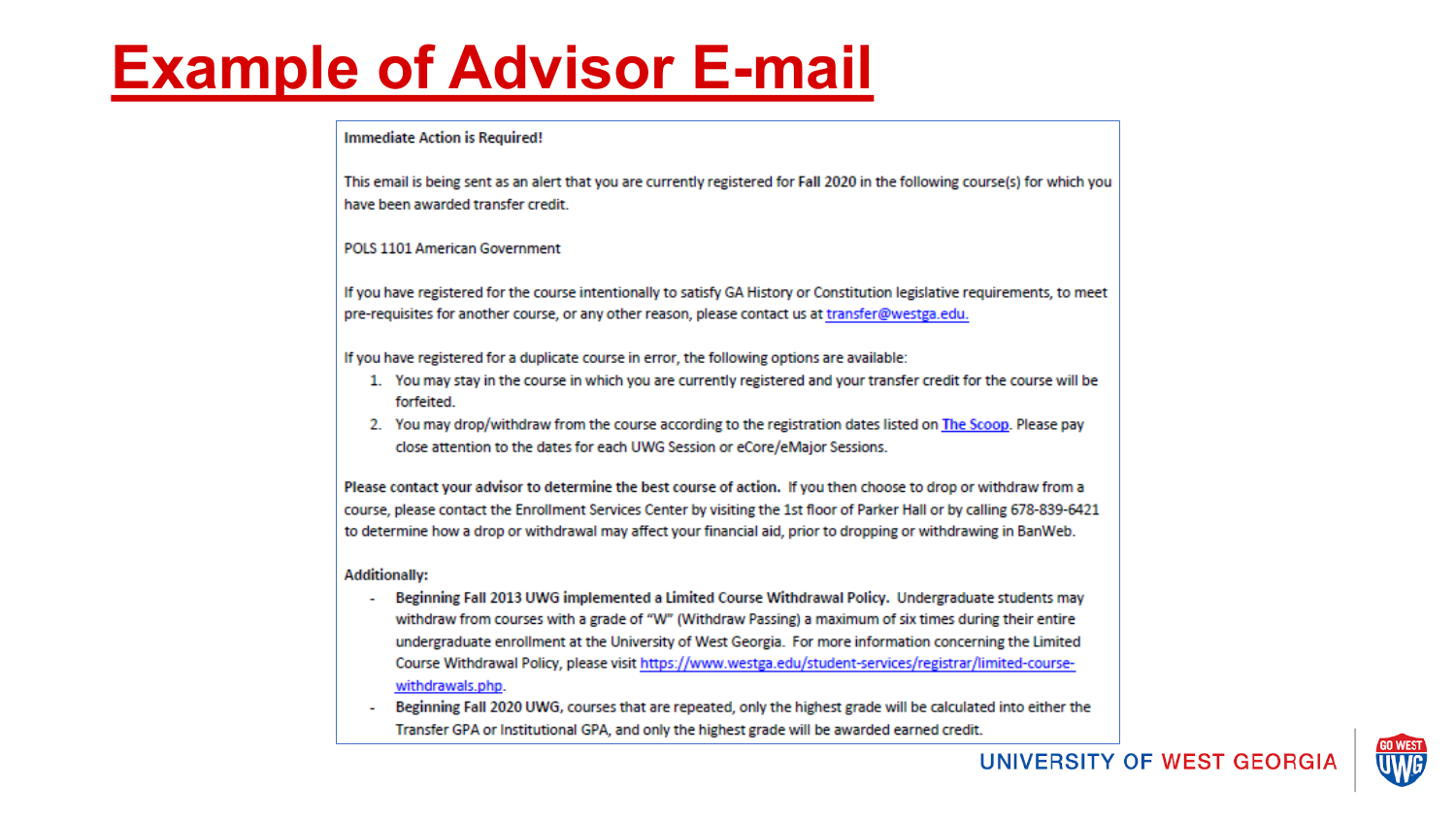### **What does this mean for Advisors?**

- Review copy of Advisee duplicate credit email
- Assist student with scheduling
	- Dropping a class
		- Late drops may be approved on a case-by-case basis.
		- Assist with signing-up for a second session course if needed for Financial Aid reasons.
- Some students must re-take courses per degree program requirements, example a grade of "B" is required and student only received a grade of "C".
	- Notify Transfer Team that student must retake this course and they will be removed from future email notifications.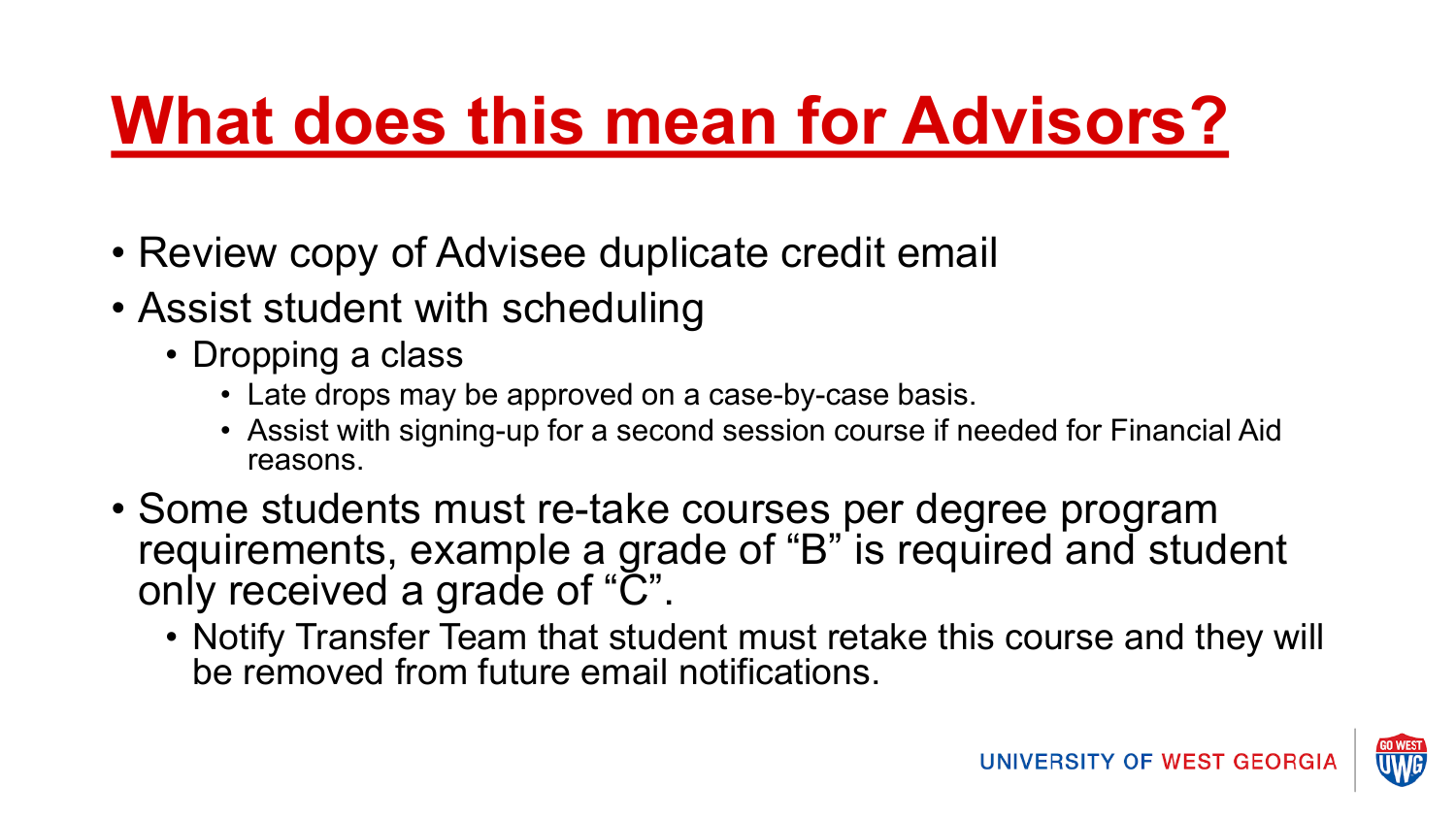## **Georgia Legislative Requirements**

**By: Gerry Cofield**

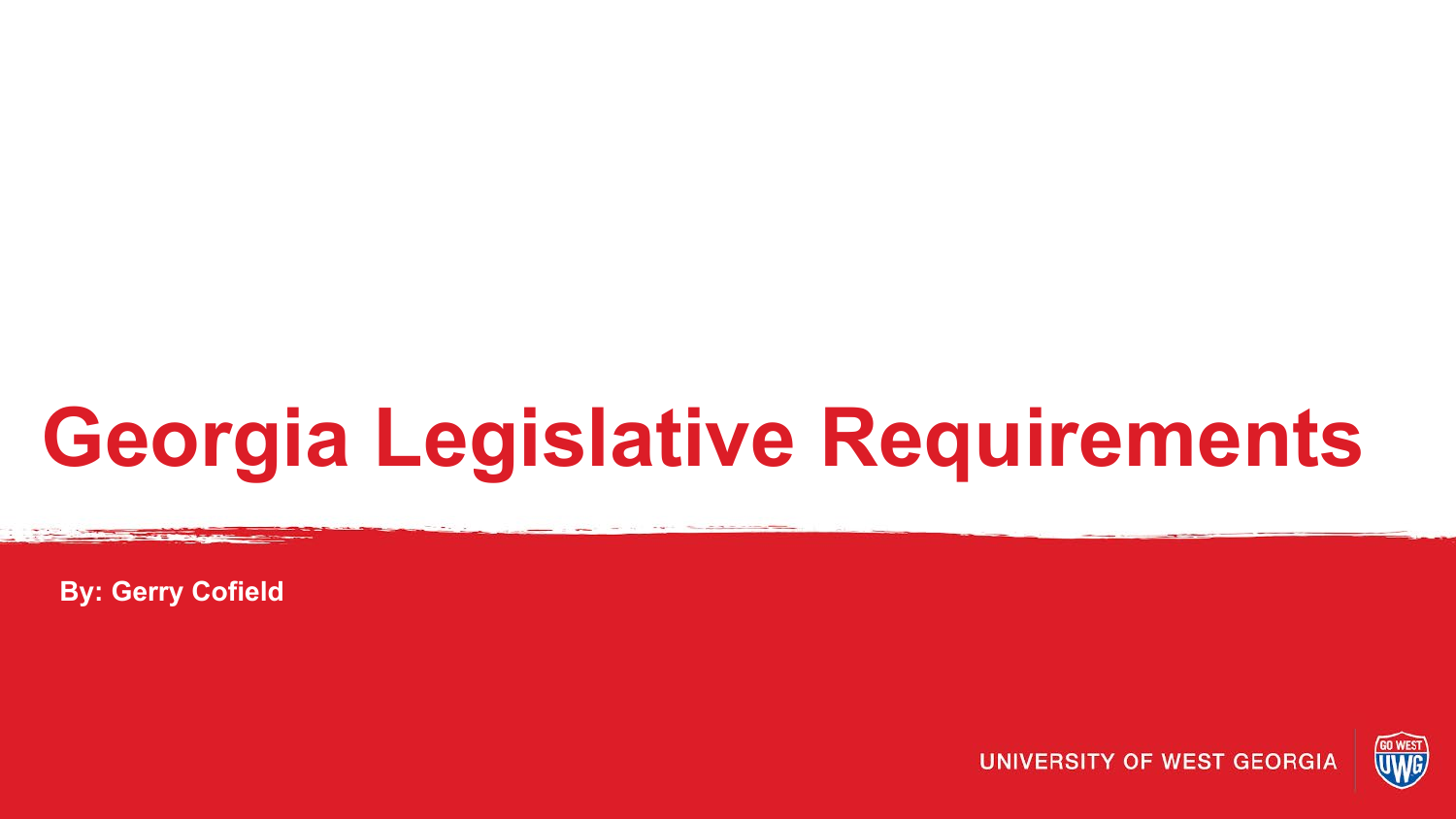### **Georgia Legislative Requirements**

• Common example of a student receiving a Duplicate Credit email.

**IF**

HIST 2111/2112 or POLS 1101 were taken out-of-state (or at a TCSG institution prior to Fall 2011), the student has 2 options:

> Repeat the course **OR**

Take the Georgia History/Constitution exam through Academic Testing Services



UNIVERSITY OF WEST GEORG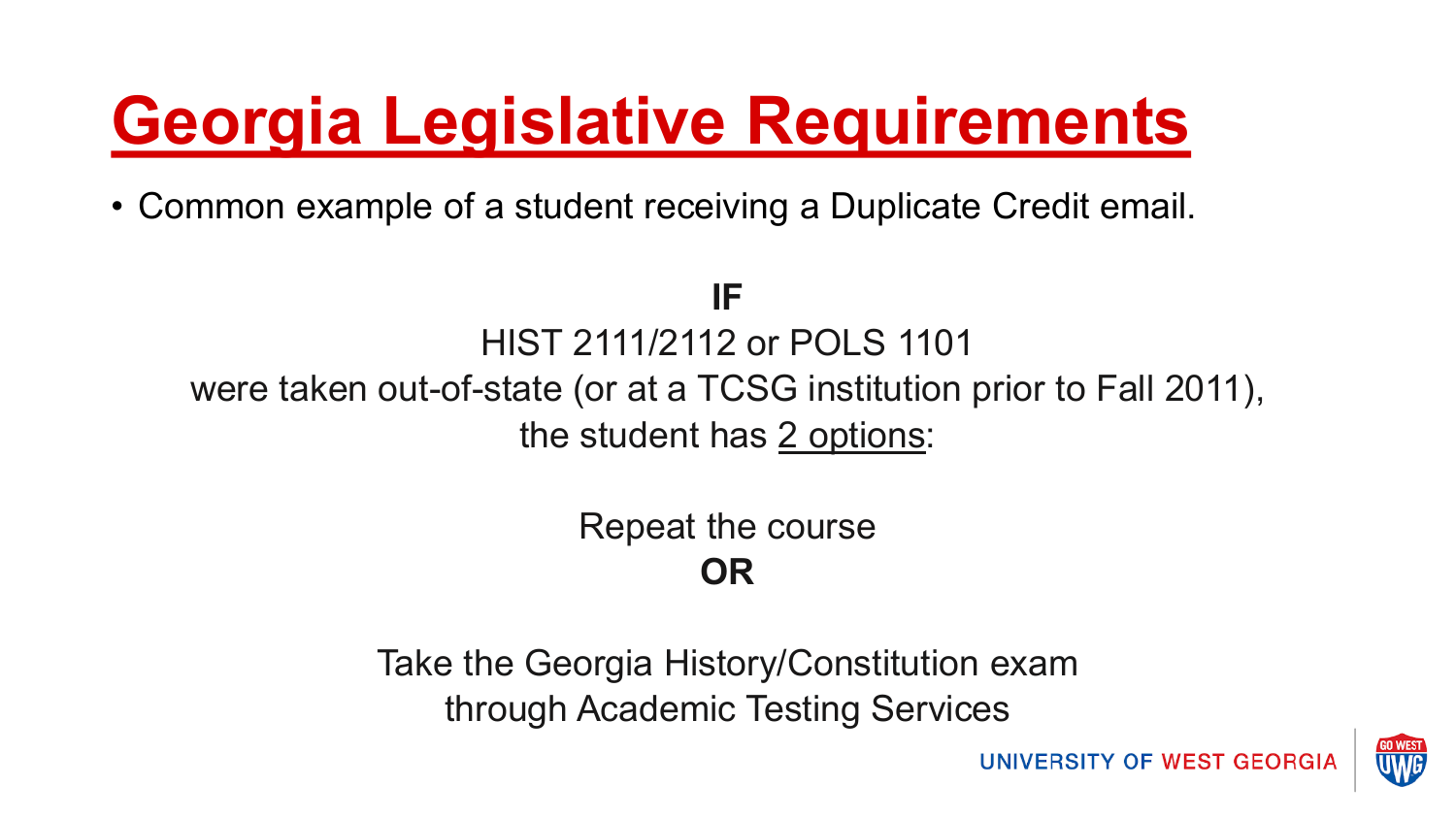### **Required Exam or Course**



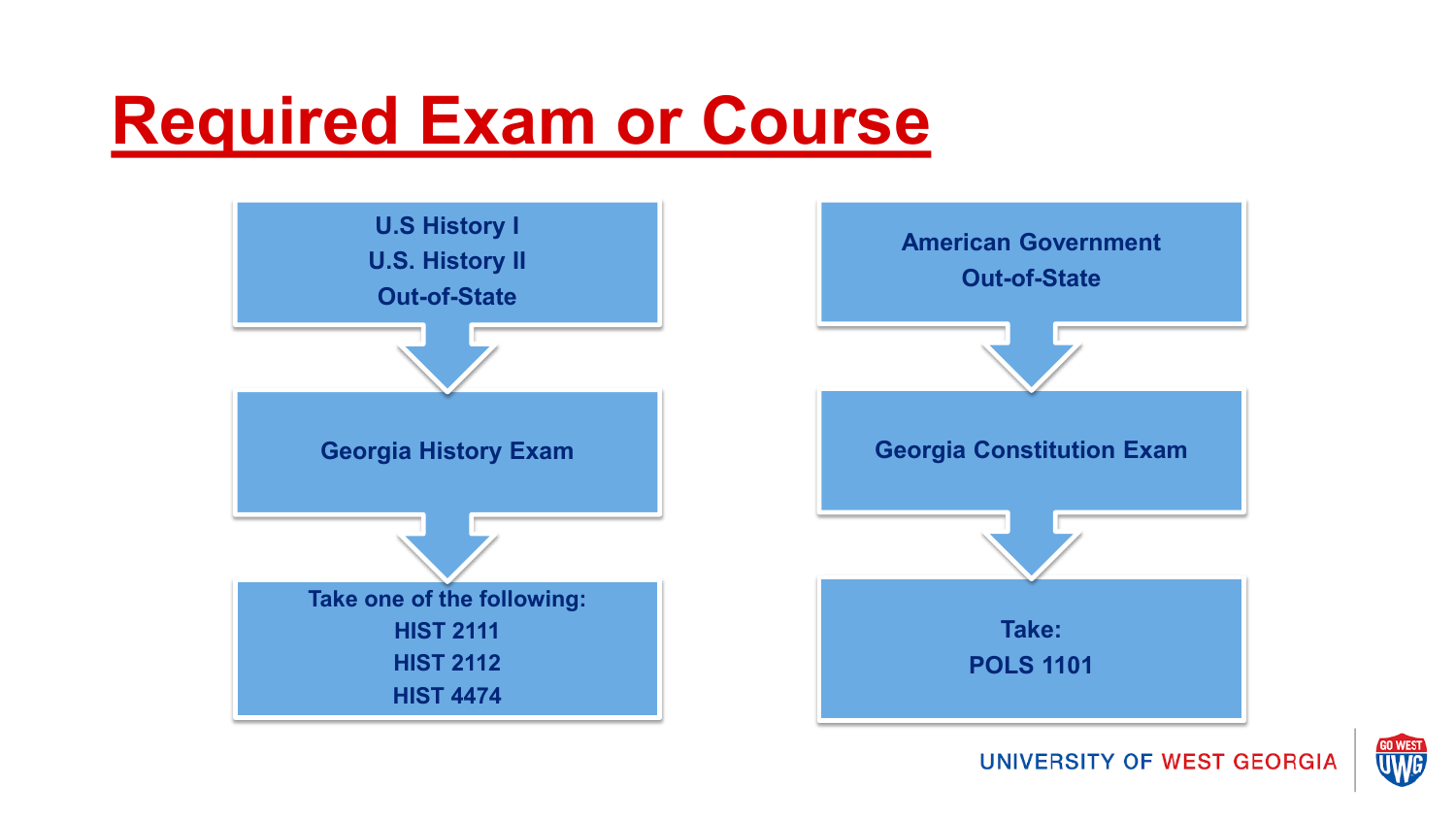## **Georgia Legislative Requirement**

### **Additional Email Notifications:**

- A report is run after end-of-term processing each semester to determine the students who haven't met the GA requirements
- Students and advisors are notified via email that the GA History and/or GA Constitution requirement is not met
- A handout is attached that outlines the options for meeting the requirement
- Taking the exam alone does not meet the U. S. portion of the requirement, so exams are not in lieu of classes, only in addition to out-of-state coursework